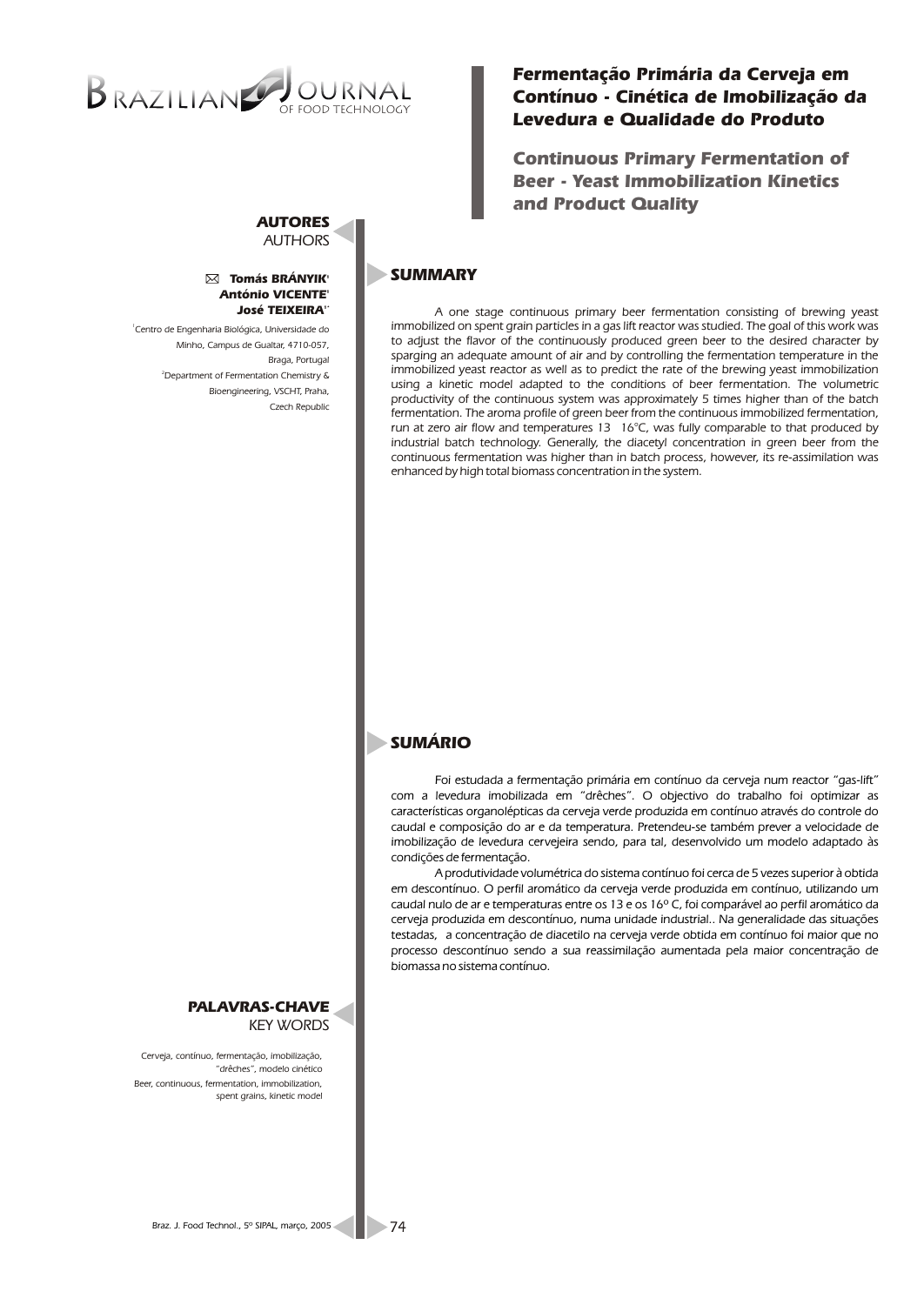*et al. BRÁNYIK, T.*

*Fermentação primária da cerveja em contínuo cinética de imobilização da levedura e qualidade do produto*



# *1. INTRODUCTION*

*Today the brewing industry applies a broad spectrum of novel engineering, biochemical, microbiological and genetic inventions. Thanks to these contemporary achievements this traditional industry became similar to those referred to as "new biotechnologies" (PILKINGTON et al. 1998). Nevertheless, some of the new possibilities, e.g. continuous beer fermentation with immobilized brewing yeast, have still not been intensely commercialized. The reason for frequent marginalization of continuous brewing lies in the often legitimate objections of the industry towards technical difficulties accompanying the process as well as in the desire of the brewers to preserve the traditional image approved by the consumer (MENSOUR et al 1997).* 

*Despite of the advantages that continuous beer fermentation offers, mostly of economic origin, the technical difficulties such as demanding process control, flavour problems, risk of contamination, yeast viability, carrier price and the inconvenience of immobilization retard the implementation of the process at industrial scale (LINKO et al. 1998). However, cheap carrier materials applied in suitable reactor configuration could inspire researchers and encourage brewing engineers to consider the industrial application of this process.*

*The goal of this paper is to describe the use of spent grain particles as a carrier for brewing yeast immobilization and its application in continuous beer fermentation in a gas-lift bioreactor. Special attention will be paid to the optimization of operational conditions (aeration and temperature) in terms of*  volumetric productivity and sensorial quality of the beer after *primary fermentation (green beer). Another aspect that will be addressed is the adjustment of a simple kinetic model describing the immobilization rate of the brewing yeast to spent grain particles during real beer fermentation.*

# *2. METHODOLOGY*

#### *2.1 Yeast strain and culture conditions*

*The brewing yeast Saccharomyces uvarum (carsbergensis) was supplied by the brewing company UNICER, SA. The yeast for inoculation of the continuous airlift reactor were cultivated in 500 mL of synthetic medium under aerobic conditions on a rotary shaker (120 rpm) at 30ºC for 30 h. The composition of the synthetic medium was as follows (g/L): KH2PO4, 5.0; (NH4)2SO4, 2.0; MgSO4.7H2O, 0.4; yeast extract, 1.0; glucose, 10.0. Medium with the same composition was used in continuous experiments during biomass attachment. The all malt wort used in this work had an original gravity of 14ºP and was supplied by UNICER, SA.*

#### *2.2 Carrier preparation*

*Dry spent grains were mixed in 3 vol % HCl to hydrolyse the residual starchy endosperm and embryo of the barley kernel present in the spent grains. Then the mixture was* 

*75*

*washed with water and dried. The remaining solids mainly the husks of the barley grain were partially delignified by shaking in 2 % (wt/vol) NaOH. After being washed several times with water (until neutral pH) and dried, the carrier was ready to be used. For more detailed description see BRáNYIK et al. 2001.*

#### *2.3 Gas-lift reactor (GLR)*

*The GLR used in this work (Fig.1) is of the concentric draught tube type with an enlarged top section for degassing and a total working volume of 6 L. The dimensions of the reactor can be found in BRáNYIK et al. 2002. The temperature inside the reactor (10 - 16°C) was maintained by means of a cooling coil connected to a refrigeration bath. Air flow rate was adjusted using a mass flow controller (Hastings 202D, Hastings Instruments, USA) while CO2 flow rate was regulated by a rotameter.* 

#### *2.4 Starting and operating of GLR*

*The Plexiglas GLR reactor was sterilized using sodium hypochlorite solution (2 % active chlorine) at least 4 days prior to fermentation. After draining the reactor the sterile gas supply was started at a total flow rate (mixture of air and CO2) of 0.25 L/min and the reactor was filled with the sterilized slurry consisting of spent grains (80 g dry state) in distilled water (3 L). Prior to inoculation, the reactor containing fresh carrier was washed with 50 L of sterile water. Subsequently, the reactor was charged with concentrated medium to obtain the desired concentration of the synthetic medium and then inoculated with 2×500 mL of yeast cell suspension grown using a rotary shaker. At the end of 24 h batch growth, synthetic medium started being fed at a dilution rate (D) of 0.16 h-1, which was after 168 h of operation increased to 0.25 h-1. At 225 h, the synthetic medium was changed to sterilized wort (50 L, 40 min at 120ºC), which was used throughout the whole fermentation experiment at D = 0.05 h-1. In order to prevent oxidation, wort was during the whole experiment kept in a refrigeration unit at 6 - 8°C under N2 atmosphere. During wort fermentation the total gas flow rate in the reactor (mixture of air and CO2) was kept constantly at 0.25 L/min, with different proportions of air in the mixture. The continuous system was considered to be in steady state conditions after a period of 5 residence times.*

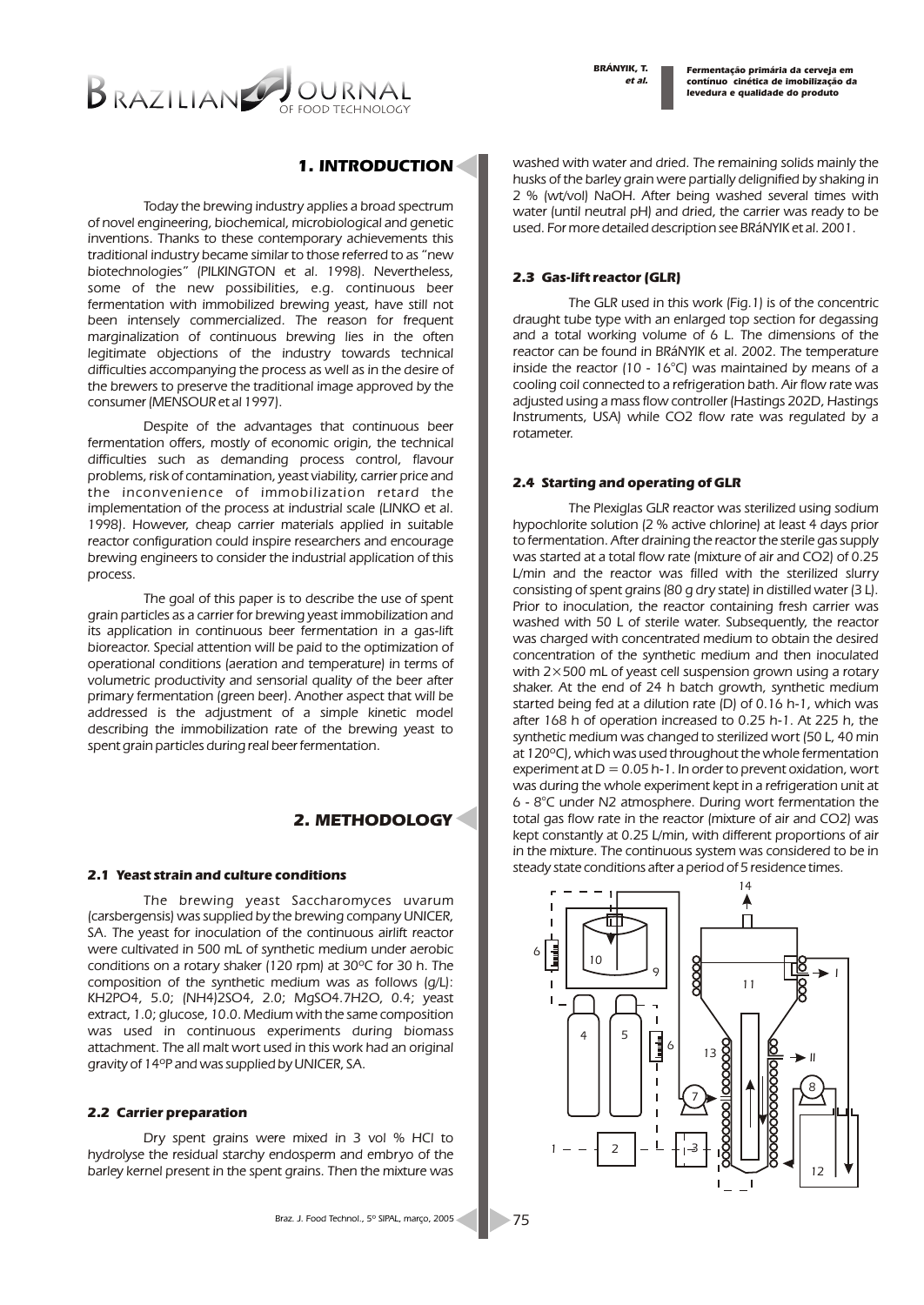*et al. BRÁNYIK, T.*

*Fermentação primária da cerveja em contínuo cinética de imobilização da levedura e qualidade do produto*



*Figure 1. Laboratory scale installation for primary beer fermentation: 1-air supply; 2-mass flow controller; 3-gas sterilization filter; 4-N2 bottle; 5-CO2 bottle; 6-rotameter; 7 peristaltic pump; 8-centrifuge pump; 9-refrigeration unit; 10 wort barrel; 11-gas-lift reactor; 12-refrigeration bath; 13 cooling coil; 14-gas outlet; I.-green beer sampling point; II. carrier sampling point.*

#### *2.4 Analytical and computational methods*

*Characterization of wort, green beer and beer (specific gravity, original extract, degree of attenuation, alcohol, pH, and colour) was performed by SCABA 5600 (Automatic Beer Analyser, Tecator AB, Sweden). Total Diacetyl was determined by gas chromatographic analysis of the static headspace (VAN IERSEL et al. 1999). The flavour and aroma compounds (higher alcohols and esters) were measured according to the current European Brewery Convention recommended methods. The detailed procedure of the immobilized biomass (Xim) determination can be found in BRáNYIK et al. 2004a. The kinetic model was integrated in the computer program PSI V2.00a (Boza Automatisering BV, Nuenen, The Netherlands).*

### *3. RESULTS AND DISCUSSION*

#### *3.1 Immobilization of brewing yeast to spent grain particles*

*The immobilization of yeast onto spent grains in the gas-lift reactor (GLR) started by feeding the reactor with*  synthetic medium. The start-up period of the reactor, time *necessary to build up approximately 0.3 gIB/gC (IB dry immobilized biomass, C dry carrier) immobilized biomass (Xim), was characterized by high media consumption. Therefore, the choice of the synthetic medium helped us to avoid difficulties with supply and storage of wort. The start-up period of the continuous experiments in the GLR when synthetic medium was used as a feed, initially at D = 0.16 h-1 and then D = 0.25 h-1, gave rise to the spontaneous attachment of the brewing yeast to the surface of the spent grain particles (Fig. 2). When Xim reached 0.3 gIB/gC, the reactor feed was changed to wort (at 225 h), D was lowered to 0.05 h-1 and the air supply was lowered from 0.25 L/min to 0.05 L/min. The significantly higher sugar concentration in wort (ca. 110 g/L fermentable sugars) further increased the amount of immobilized biomass (ca. 0.5 gIB/gC). Simultaneously, the change to a fermentation medium with higher sugar concentration (i.e. wort) resulted in increased free biomass concentration (Fig. 2). Although the start-up period was carried out with synthetic medium as feed, experiments in bubblecolumn reactor (BCR) illustrated that the attachment of brewing yeast onto spent grains occurred in brewery wort as well as in the fermentation medium (BRáNYIK et al. 2002).*

#### *3.2 Modeling of the yeast immobilization*

*A kinetic model for simulation of brewing yeast immobilization on spent grain particles and free cell growth in a* 

*Although the parameters of the model were determined for yeast immobilization in BCR, the model gave a reasonable prediction of the dynamics of immobilized biomass accumulation and free cell growth in GLR during start-up period on synthetic medium (Fig. 2). The complete list of the parameters used in the simulation can be found in BRáNYIK et al. 2004b. Only the yield coefficient was found slightly higher in GLR, probably as a result of a better oxygen transfer in this reactor. The agreement of the model simulation with experimental data shows that the hydrodynamic conditions in pneumatically agitated reactors (GLR and BCR) are close insofar, that the model and its parameters can be considered valid in both systems.* 



*Figure 2. Brewing yeast immobilization to spent grain particles (Xim) and free biomass (Xfree) in continuous GLR. Changes at 225 h of the experiment, as indicated by the arrow, include: change from synthetic medium to wort; decrease of D from 0.25 h-1 to 0.05 h-1; change of the inlet gas composition from 0.25 L/min air to a mixture of 0.05 L/min air and 0.2 L/min CO2; decrease of temperature from 25°C to 16°C.* 

*Nevertheless, in order to predict the immobilized and free biomass balances during the continuous fermentation of wort in GLR, some of the parameters determined in BCR and synthetic medium had to be adjusted to the conditions of beer fermentation (Tab. I.). The lower temperature results mainly in a*  lower maximum specific growth rate, which subsequently *decreases the detachment rate coefficient through the decreased contribution of outgrowth. Another manifestation of the lower growth rate is the deceleration of the yeast aging which can be expressed by an increase in the amount of active biofilm. For the purpose of model simulation the detachment rate coefficient was lowered and the active biofilm concentration was increased by approximately 40 %, corresponding to the maximum growth rate decrease due to temperature drop. The lower aeration rate increased the dominance of the fermentative metabolism as expressed by the*  lower yield coefficient (Tab. I.). The slight underestimation of *Xim and overestimation of Xfree during beer fermentation by*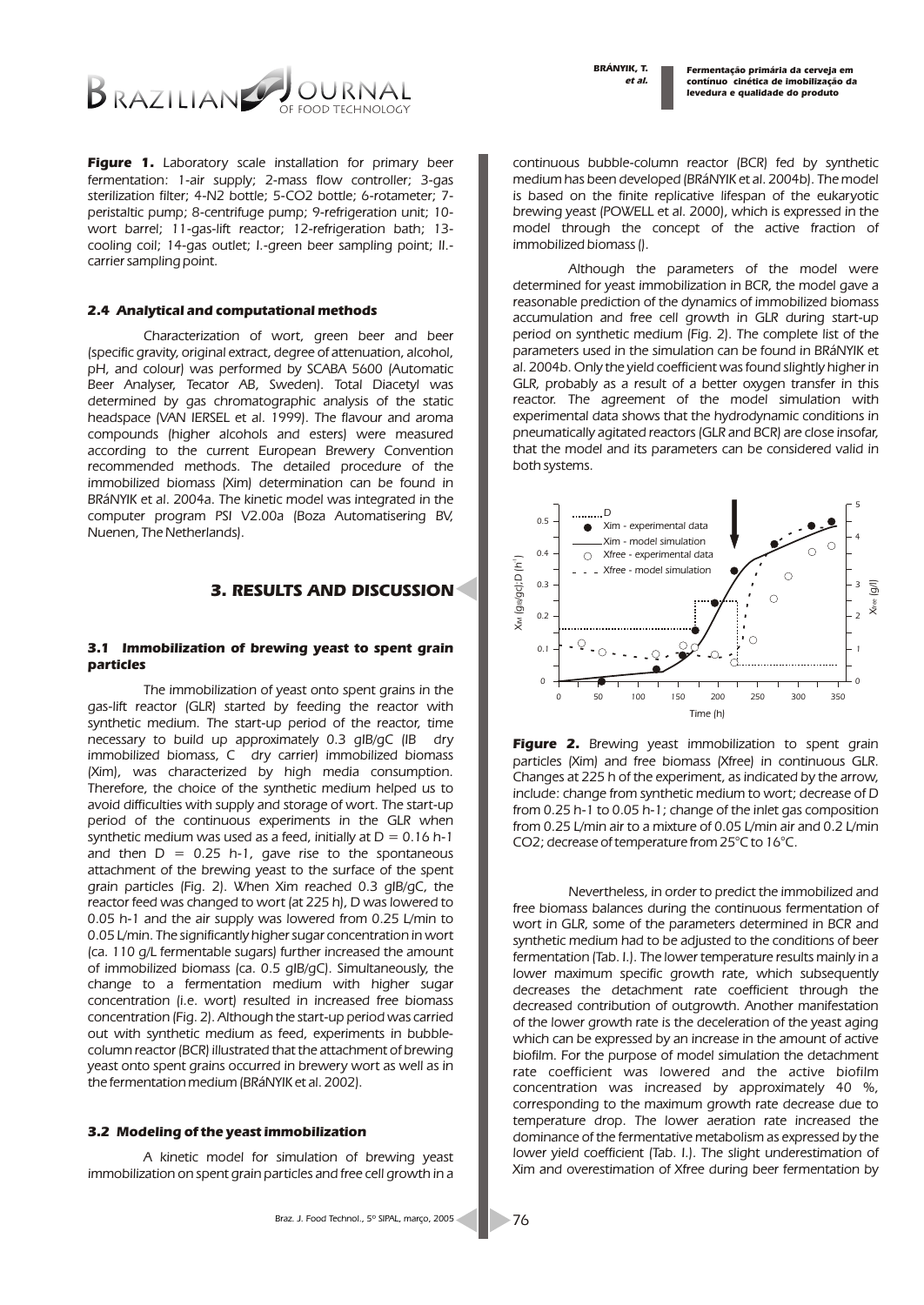*Fermentação primária da cerveja em contínuo cinética de imobilização da levedura e qualidade do produto*



*the model (Fig. 2) can be ascribed to inaccurate assessment of some model parameters for wort fermentation.*

*Table 0I. List of model parameters (description, values and units) that change when feed is switched from synthetic medium to wort.*

| Parameter                               | Description                     |                    | Start-up perioda Beer fermentationb |
|-----------------------------------------|---------------------------------|--------------------|-------------------------------------|
|                                         |                                 | <b>Value/Units</b> | <b>Value/Units</b>                  |
|                                         | Active biofilm<br>concentration | $0.12c$ alB/aC     | $0.2*$ qlB/qC                       |
| max<br>$J_{\text{im}/\text{free}}$      | Maximum specific<br>growth rate | $0.29h-1$          | $0.17h-1$                           |
| $K_{\text{det}}^{\text{sst}}$           | Detachment rate<br>coefficient  | $0.04c$ h-1        | $0.03*h-1$                          |
| $\sqrt{m}$ / free<br>$\mathbf{I}_{x/s}$ | Yield coefficient               | 0.11               | 0.05                                |
| $S_{\Omega}$                            | Influent sugar<br>concentration | 10 a/L             | 110 a/L                             |

*a Synthetic medium, air flow 0.25 L/min, 25°C.*

*b Wort, air flow 0.05 L/min, 16°C.*

*c Parameters determined in BCR, on synthetic medium at 25°C (BRáNYIK et al. 2004b).*

*\* Estimated values.*

#### *3.2 Productivity of the continuous beer fermentation*

*The degree of attenuation shows what percentage of the extract in the wort has been fermented. During primary beer fermentation the attenuation is controlled by the amount of biomass in the reactor (Xtot) and by its metabolic activity. Wort with an original extract of 14oP was, during primary fermentation, converted to green beer in the one stage GLR system to a degree corresponding to values of real attenuation between 38 and 63 % (BRáNYIK et al. 2004c). To what extents are the wort sugars converted to alcohol and other yeast byproducts is largely determined by the total biomass concentration (Xtot). On the other hand, Xtot can be controlled by fermentation conditions such as aeration, temperature, solid load and reactor design.*



*Figure 3. RS - volumetric saccharide consumption rate (gSaccharide/Lh) and RE - volumetric ethanol production rate (gEthanol/Lh) vs. Xtot total biomass concentration in GLR (gBiomass/L) and qtot total specific sugar consumption rate (gSaccharide/gBiomassh) vs. Xim/Xfree immobilized to free biomass ratio.*

*The higher air supply and/or higher fermentation temperature induced cell growth, observed as an increasing Xtot, was leading to a more extensive wort saccharide consumption and ethanol production. This can be expressed as the increasing rate of saccharide consumption (RS) and ethanol production (RE) per unit reactor volume. Both volumetric productivities (RS and RE) showed values (Fig. 3) similar to those found for a one stage gas-lift bioreactor with yeast immobilized in pectate gel (ŠMOGROVIèOVá et al. 1997) and for a two stage fluidized bed system with glass beads as carrier (TATA et al. 1999). The maximum RS in the ALR system with yeast immobilized on spent grains (ca. 4.2 g/Lh) was significantly higher than the average RS in batch fermentation (ca. 0.8 g/Lh) considering a 14oP wort attenuated to 4oP apparent extract within 5 days.*

*When Xim/Xfree grew from approximately 2 to 6, the increasing amount of immobilized biomass in GLR system was accompanied by a gradual decline of the total specific saccharide consumption rate (Fig. 3). Because the total specific saccharide consumption rate (qtot) is not constant at different Xim/Xfree ratios, therefore the metabolic activity of the free (Xfree) and immobilized (Xim) cells can not be considered equal. The estimated specific saccharide consumption rate of the immobilized (qim) and free cells (qfree) was 0.25±0.08 gS/gIBh and 0.63±0.10 gS/gFBh, respectively (BRáNYIK et al. 2004c). Since the estimated maximum average biofilm thickness is ca. 10 m (BRáNYIK et al. 2004b), it can be assumed, that rather than substrate diffusional limitation into the multilayer yeast biofilm, it is the different physiological condition (e.g. aging) of the immobilized biomass (BAKER and SMART 1996) that is responsible for its lower metabolic activity.* 

*However, in order to evaluate the performance of the continuous GLR system with spent grains as a carrier for green beer production, besides engineering parameters of the system, it is essential to study the sensory compounds and the flavor profile of the produced green beer.*

#### *3. 4 Product flavor profiles*

*The total diacetyl concentration in the green beer produced in GLR with brewing yeast immobilized on spent grains was significantly above its taste threshold of 0.05 mg/L (LINKO et al. 1998) and depended on the operational conditions. Under conditions of increasing aeration, fermentation temperature (Fig. 4) and Xim the diacetyl concentration in green beer decreased, however, its concentration in green beer was still considerably high. Nevertheless, it was possible to reduce the total diacetyl level in green beer below its taste threshold in the final product within 10 days of batch maturation period at 4 °C (BRáNYIK et al. 2004c). High diacetyl formation during continuous primary beer fermentation imposes significant requirements on*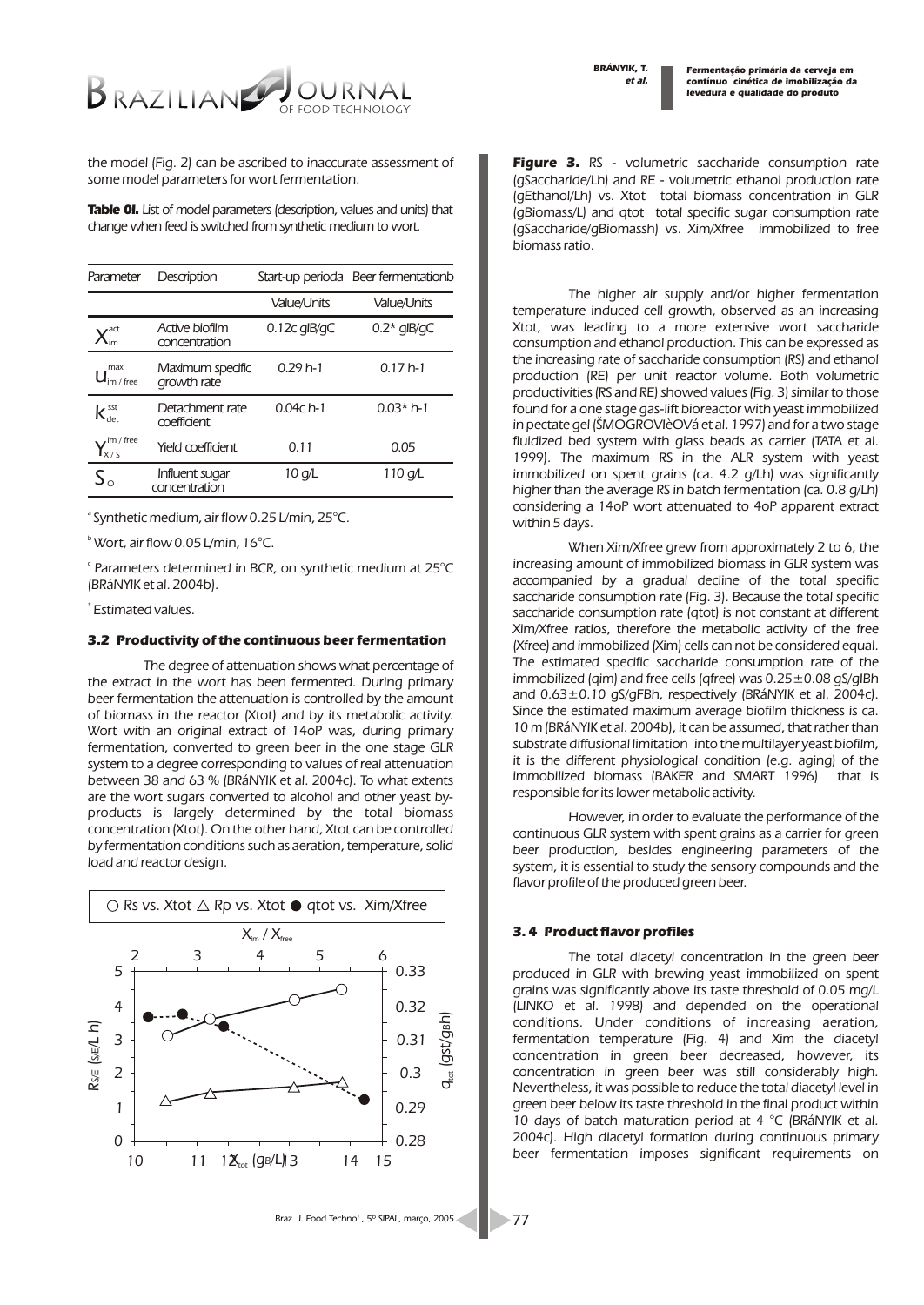*et al. BRÁNYIK, T.*

*Fermentação primária da cerveja em contínuo cinética de imobilização da levedura e qualidade do produto*



*maturation. In order to shorten the maturation, several strategies have been developed such as heat treatment of green beer (YAMAUCHI et al. 1995), fermentation with genetically modified brewer's yeast (KRONLöF and LINKO 1992) etc.*

*Esters and higher alcohols are volatile compounds that impart to a beer its characteristic flavor and aroma profile. The optimum oxygen supply into the continuous immobilized yeast reactor and ideal fermentation temperature are critical process parameters for adequate beer flavor formation. For example, excess oxygen leads to the production of unnecessary yeast biomass, low ester production but excessive acetaldehyde, diacetyl and fusel alcohol formation (BRáNYIK et al. 2004c; OKABE et al. 1992). Similarly to increased oxygen concentration, high temperatures were also reported to increase the amount of fusel alcohols, esters and acetaldehyde in beer (ŠMOGROVIèOVá and DöMéNY 1999) by influencing the rate of yeast growth.*



*Figure 4. A: Higher alcohols to total esters ratio (A:E) and total diacetyl concentration in green beer vs. air flow rate in GLR at constant temperature 13°C. B: Higher alcohols to total esters ratio (A:E) and total diacetyl concentration in green beer vs. temperature in GLR at constant air flow rate 0.05 L/min.*

*The optimum higher alcohols to esters ratio (A:E) in lager beers is considered to be between 4:1 and 5:1 (POLEDNíKOVá et al. 1993). An A:E ratio of 4.7 in green beer from the continuous system were achieved at zero air flow (circulation induced by pure CO2) and temperatures 13oC (Fig. 4). Satisfactory volatile ratio (A:E = 4.3:1) was achieved also at zero air flow and 16 °C simultaneously with a relatively low* 

*diacetyl content (0.48 mg/L) and a sufficient degree of real attenuation of 54 % (BRáNYIK et al. 2004c).* 

*The aroma profile of the green beer from the continuous immobilized fermentation was compared to a green beer produced by industrial batch technology. For comparison, the values of selected aroma compounds in industrial green beer were set to 100 %. The amount and distribution of aroma compounds in continuously fermented green beer were close to those of a commercial lager beer after primary fermentation (Fig. 5). With the exception of the slightly lower content of higher alcohols, there were no significant differences between the flavor and aroma profiles of the two green beers. Moreover, while the A:E ratio in the lager beer produced by the industrial batch process was slightly higher (5.4:1) than the recommended values for lager beers, in the final beer produced by continuous primary fermentation in GLR and subsequent batch maturation for 10 days at 4°C the A:E was 4.5:1.* 



*Figure 5. Relative concentrations of selected aroma compounds in green beer after primary fermentation carried out by an industrial batch process and continuous fermentation in ALR at 16 °C and zero air flow.*

# *4. CONCLUSIONS*

*The recently proposed kinetic model for brewing yeast immobilization on spent grain particles (BRáNYIK et al. 2004b) was applied for the prediction of the dynamics of immobilized biomass accumulation and free cell growth in a GLR during the start-up period on a synthetic medium and during the first 4 days of continuous fermentation of wort. Good agreement between model simulations and experimental data was achieved.*

*The industrial-scale use of immobilized primary fermentation is dependent on both economic facts and the ability to produce high quality beer. Besides the high volumetric productivity, the presented immobilized cell system*